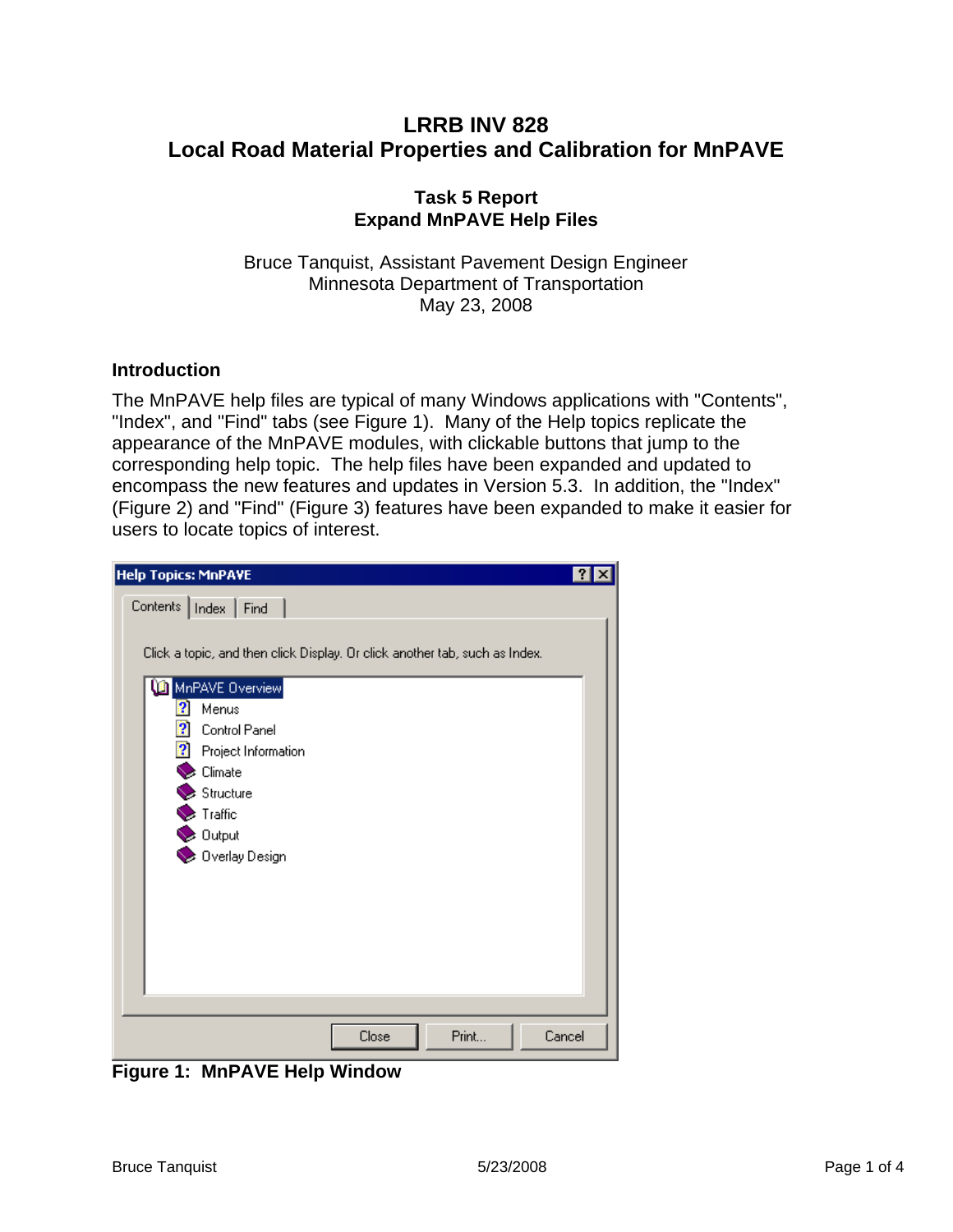| <b>Help Topics: MnPAVE</b>                                                                                                                                                                                                                                                                                        |  |
|-------------------------------------------------------------------------------------------------------------------------------------------------------------------------------------------------------------------------------------------------------------------------------------------------------------------|--|
| Index<br>Contents<br>Find                                                                                                                                                                                                                                                                                         |  |
|                                                                                                                                                                                                                                                                                                                   |  |
| 1 Type the first few letters of the word you're looking for.                                                                                                                                                                                                                                                      |  |
|                                                                                                                                                                                                                                                                                                                   |  |
| 2 Click the index entry you want, and then click Display.<br><b>AASHTO</b>                                                                                                                                                                                                                                        |  |
| Adjusted Modulus<br>Adjusted Thickness<br>climate: details, seasons, days, weeks, pavement, air, temperature.<br>climate: seasons, days, weeks, pavement temperature<br>Coefficient of Variation<br>Modulus<br>Thickness<br>Confidence Level<br>Control Panel<br>Design Mode<br><b>Advanced Structure</b><br>ESAL |  |
| Definition<br>First Year Repetitions<br>Lifetime Repetitions<br>exit                                                                                                                                                                                                                                              |  |
|                                                                                                                                                                                                                                                                                                                   |  |
| Display<br>Print<br>Cancel                                                                                                                                                                                                                                                                                        |  |

<span id="page-1-0"></span>**Figure 2: MnPAVE Help "Index" Feature**

The "Index" feature is a way of quickly locating a main topic or subject. As text is typed into the top window, the blue highlight bar automatically jumps to topics that begin with the letters typed.

The "Find" feature is used to locate all topics containing the desired keyword. As text is entered the list of keywords is narrowed to those beginning with the letters typed. The user can then click on the desired keyword and a list of relevant topics appears below.

In topics with clickable images, links are indicated when a hand pointer  $\mathbb{C}$  appears over a portion of the image when the mouse is moved there (see [Figure 4](#page-3-0)). Clicking the left mouse button either opens a pop-up description or jumps to the relevant topic.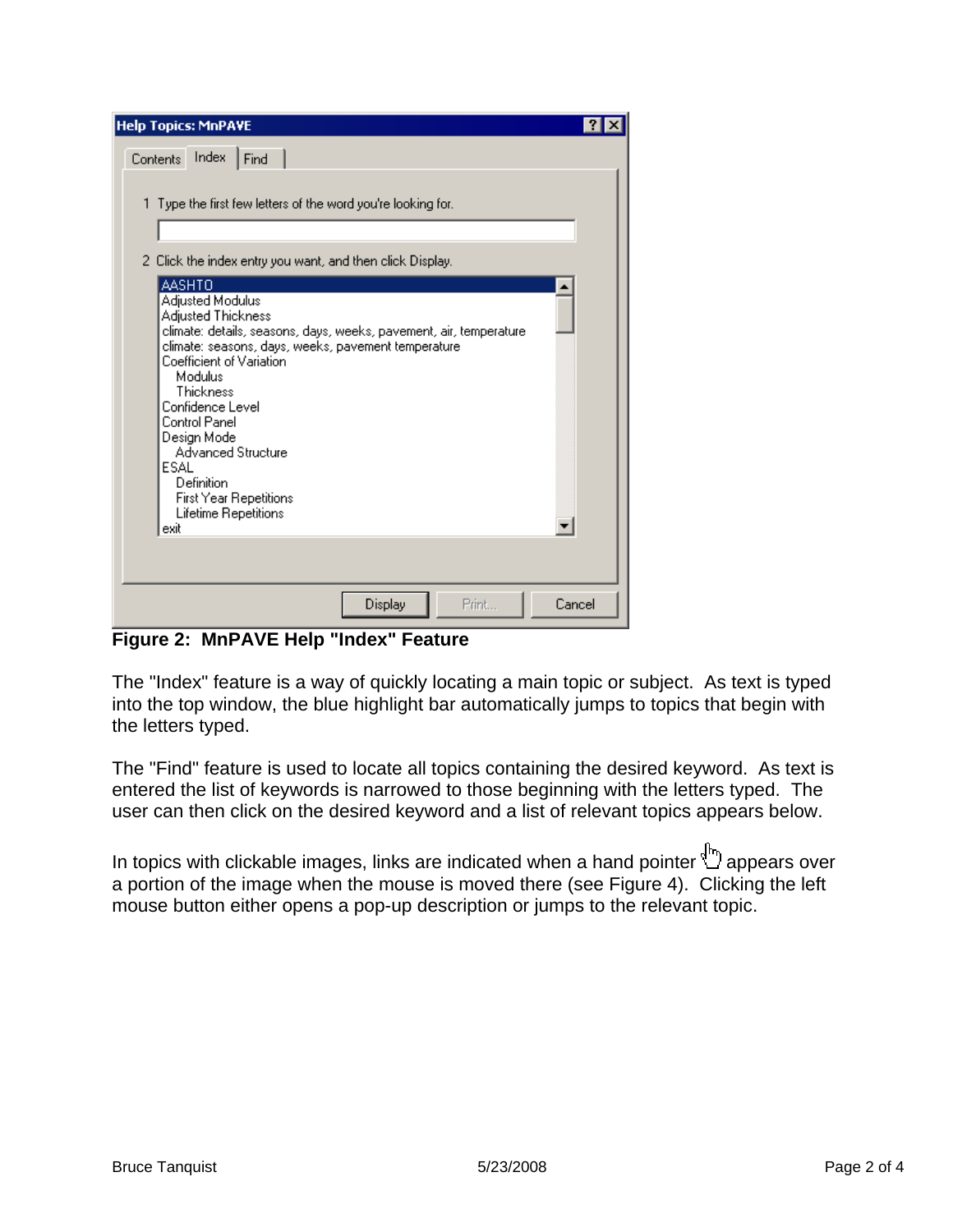| <b>Help Topics: MnPAVE</b>                                                                                                                                  |              |  |  |
|-------------------------------------------------------------------------------------------------------------------------------------------------------------|--------------|--|--|
| Find<br>Contents   Index                                                                                                                                    |              |  |  |
|                                                                                                                                                             |              |  |  |
| 1 Type the word(s) you want to find                                                                                                                         | Clear        |  |  |
|                                                                                                                                                             |              |  |  |
| 2 Select some matching words to narrow your search<br>a                                                                                                     | Options      |  |  |
| A<br>AADT                                                                                                                                                   | Find Similar |  |  |
| AASHO<br>aashto                                                                                                                                             | Find Now     |  |  |
| AASHTO                                                                                                                                                      | Rebuild      |  |  |
| Abdullah                                                                                                                                                    |              |  |  |
| 3 Click a topic, then click Display                                                                                                                         |              |  |  |
| AASHTO, American Association State Highway Transportation Officials, 191<br>Adjusted Modulus: coefficient of variation, standard deviation, mean, statisti] |              |  |  |
| Adjusted Thickness: coefficient of variation, standard deviation, mean, statil<br>Basic overlay design, HMA, TONN, FWD                                      |              |  |  |
| Choose Color Dialog<br>Choose Font Dialog                                                                                                                   |              |  |  |
| Climate Details                                                                                                                                             |              |  |  |
| 126 Topics Found<br>All words, Begin, Auto, Pause                                                                                                           |              |  |  |
|                                                                                                                                                             |              |  |  |
| Display<br>Print                                                                                                                                            | Cancel       |  |  |

<span id="page-2-0"></span>**Figure 3: MnPAVE Help "Find" Feature** 

New topics include reliability features such as defining coefficient of variation (COV) for layer thickness and modulus, setting a "Confidence Level" for these properties, and Monte Carlo simulation to determine the reliability of the results. New methods of estimating traffic load spectra are also covered. Reference to the "Research Mode" was added for users who wish to explore the non-standard features in MnPAVE such as viewing stress and strain output, changing default values, and adjusting transfer functions.

Existing topics have been expanded to include more detailed descriptions as well as references to other sources of information.

The newly expanded Help files are intended to serve as a stand-alone manual for the user or as a supplement to the printed User's Guide.